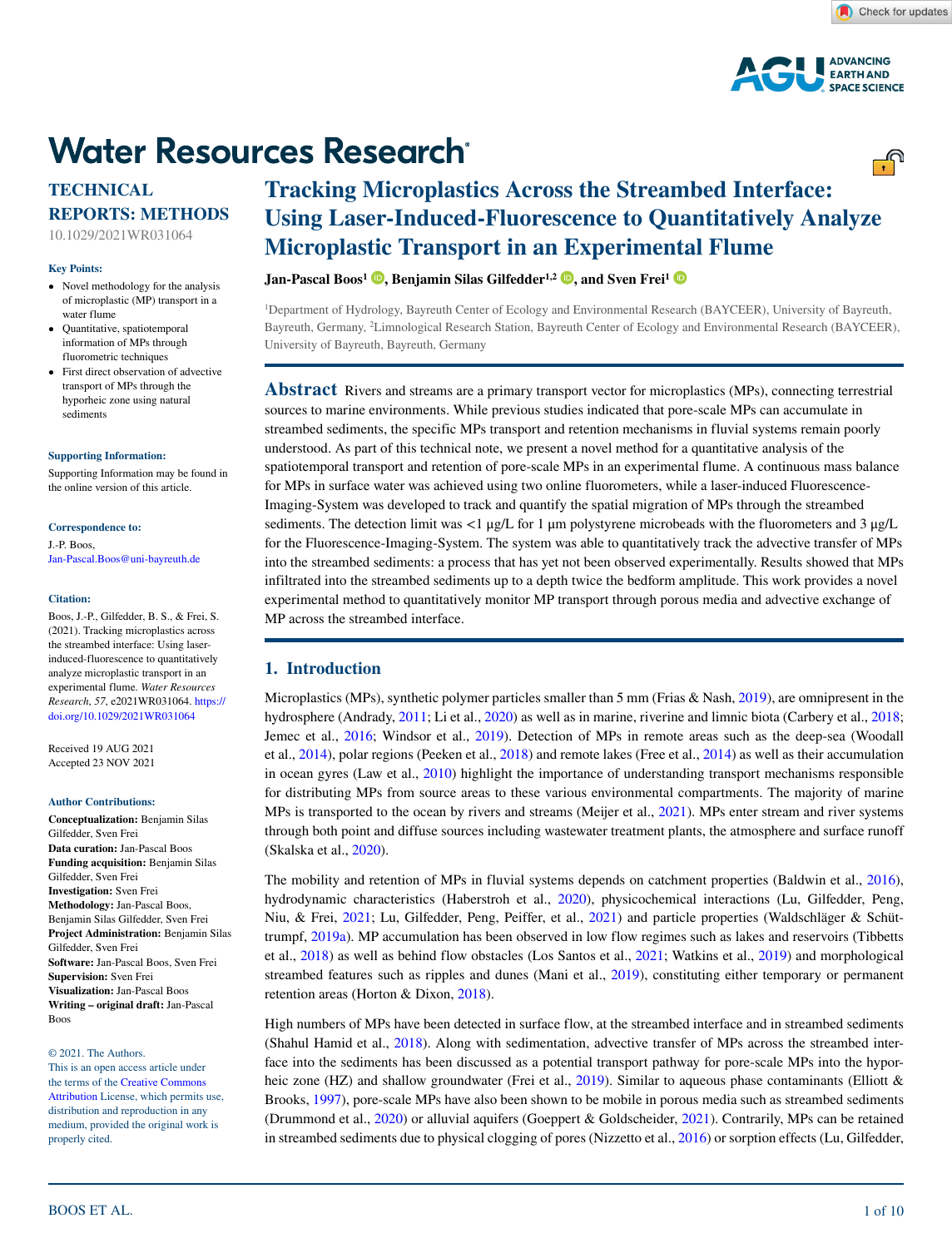

Peng, Peiffer, et al., [2021\)](#page-9-8). During flooding, previously retained MPs can be re-mobilized from the streambeds by erosion (Ockelford et al., [2020\)](#page-9-18).

MP transport in rivers and streams depends on particle characteristics such as shape, size, density and surface characteristics (Kowalski et al., [2016\)](#page-9-19). As the mathematical formulation of transport equations was originally developed for natural sediments, mainly mineral particles of high density and spherical shape, they are only approximately representative for MPs (Hoellein et al., [2019;](#page-9-20) Waldschläger & Schüttrumpf, [2019b](#page-9-21)). Thus, additional studies explicitly investigating the transport mechanisms of MPs in streams and rivers are required. MPs have been found to be stored more shallowly in and released more rapidly from the HZ compared to solutes in field studies (Harvey et al., [2012](#page-9-22)), highlighting the importance of hyporheic exchange for MPs smaller than 100 μm (Drummond et al., [2020\)](#page-8-8). The mobility of bigger MPs (>600 μm) in porous media was previously investigated using column experiments packed with glass beads, showing that retention strongly depended on the relative particle size (Waldschläger & Schüttrumpf, [2020\)](#page-9-23). However, particle migration was not continuously monitored, and results from column experiments are difficult to transfer to stream systems with pronounced three-dimensional hydrodynamical forces that are directly determined by the specific shape of bed form structures.

While MPs migration between surface flow and the HZ has been postulated (Frei et al., [2019\)](#page-8-6), the detailed exchange mechanisms and the specific roles of advective transfer, erosion and sedimentation of MPs in riverine systems have not been experimentally investigated. As part of this technical note, we present an experimental setup for dynamic monitoring and quantification of pore-scale  $(1-10 \,\mu m)$  MPs abundances in (a) surface flow, (b) at the streambed interface and (c) in hyporheic sediments for an experimental flume environment. The methodology is versatile as it can be used to establish mass balances for MPs in the surface water as well as quantify the spatiotemporal dynamics of MPs in the sediments. This can be linked to the hydrodynamic conditions and bedform morphology for a deeper mechanistic understanding of the transport and retention behavior of MPs in fluvial systems.

# **2. Materials and Methods**

#### **2.1. Set-Up of the Experimental Flume**

The experiments were carried out in a tiltable, closed-circuit flume (G.U.N.T. GmbH) with a rectangular cross-section (500  $\times$  8.6  $\times$  30 cm, Figure [1\)](#page-2-0). The inlet water was intermittently stored in a reservoir of 250 L in which water temperature and water level was continuously monitored using a levelogger (Solinst Ltd). Deionized water was used for all experiments, which was conveyed to the flume by a centrifugal pump (Ebara S.p.A.). Discharge in the flume was adjusted between 0.5 and 2.5 Ls<sup>-1</sup> using an electropneumatic valve (GF Ltd.) and monitored continuously with an electromagnetic flow meter (Jumo GmbH).

#### **2.2. Microplastic Particles**

The experiments were performed with polystyrene (PS) microbeads with a diameter of 1 and 10  $\mu$ m and density of 1.05 g mL−1 (PolySciences Inc.). The particles have an internal fluorescent dye, characterized by an excitation maximum at 441 nm and emission maximum at 486 nm. The stock particles have a concentration of 2.6% in aqueous suspension and are coated with a tenside (sodium dodecyl sulfate). An intermediate dilution was prepared by diluting 100 mg of stock solution in 50 mL deionized water. The final calibration suspensions were obtained by further dilution. Particle numbers were calculated using particle density and size and were  $\sim$ 2 ⋅ 10<sup>6</sup> particles/ μg. The stock suspension was kept dark and refrigerated at 4°C to avoid thermal as well as photochemical degradation. After each experiment, flume and sediments were thoroughly rinsed with deionized water to remove MPs from the system. The signal of any remaining MPs (lower than the detection limit) was incorporated into the blank signal measured in subsequent experiments. MP laden water from previous experiments was repeatedly pumped through a filter cascade of two membrane filter cartridges with mesh 0.45  $\mu$ m (Fuhr GmbH), until no MPs were detected and subsequently, the water was released into the sewage system.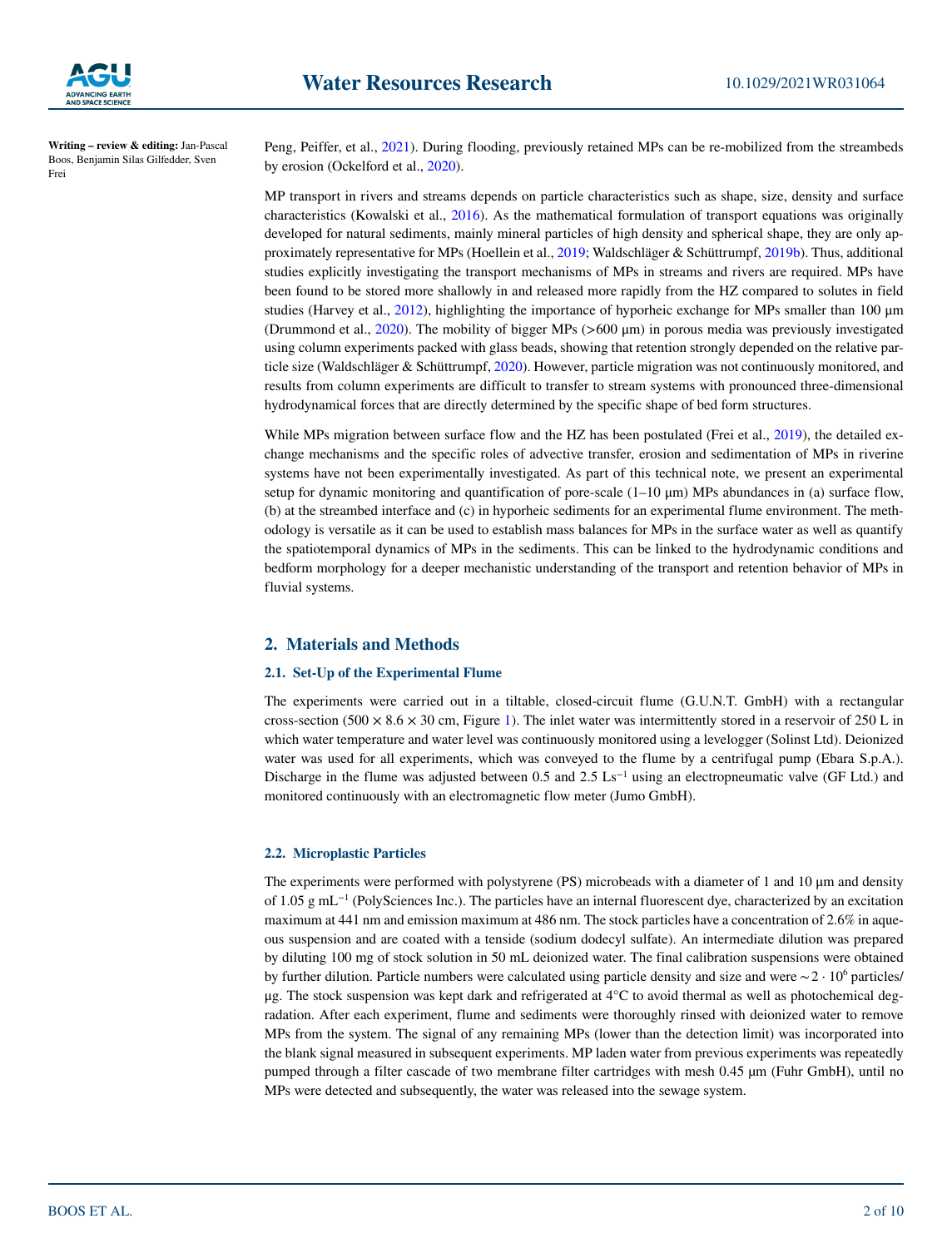



<span id="page-2-0"></span>**Figure 1.** Schematic (a) and photo (b) of the experimental water flume setup showing the applied MPs tracking techniques: Two fluorometers at the inlet and outlet of the flume measure surface water concentrations of MPs. The Fluorescence-Imaging-System (FIS) is used to measure both surface water and pore water MP concentrations by analyzing the fluorescence signal registered by the scientific complementary metal-oxide-semiconductor (sCMOS) sensor. The camera's field of view (FOV) indicates the measurement area.

#### **2.3. Quantification of Microplastic Transport and Retention**

#### **2.3.1. Monitoring of MPs in the Surface Water**

Continuous in-situ measurement techniques were employed for real-time monitoring of MP abundances in the surface flow. The volumetric particle concentration was measured at the in- and outflow of a control volume with two portable fluorometers (FL24, Albillia Co.) which measure the MP concentration of up to three fluorophores by optical excitation and detection in a flow cell (Schnegg, [2002](#page-9-24)). Given the fluorescent properties of the MPs, the uranine channel with excitation at 470 nm was selected, using a maximum measurement frequency of 0.5 Hz. Water was extracted from the flume with a peristaltic pump, transferred through the flow cell of the measurement device and returned into the flume. Particle adhesion in the tubing was assumed negligible by choosing a material with smooth inner surface (Tygon E-3609) and minimizing tube length. In contrast to a solute, the fluorescence signal of MP particles passing through the flow cell is discrete in nature and characterized by rapid fluctuations in signal strength and intensity. Calibration of the portable fluorometers was conducted individually for the 1 and 10 μm particles to compare particle detection limits and linearity (Exp. 1 in Table S1 and Figure S1 in Supporting Information S1). Table S1 in Supporting Information S1 provides an overview of the experiments. The measurement signal was corrected by subtracting the blank signal caused by light reflection in deionized water, which was assumed to be stable throughout the experiment. Outliers were removed from the data and a mean value of approximately 30 measurements was used for each calibration standard. The concentrations were grouped in decadal intervals for regression analysis. Quantification and detection limits were calculated using the static model from the calibration curves (Tables S2–S4 in Supporting Information S1).

#### **2.3.2. Manual Sampling of MP in Surface Water and Subsurface Water**

Water samples from surface water or pore water were manually collected and analyzed using a laboratory fluorescence spectrometer (LS 55, Perkin Elmer Inc.). The samples were analyzed using a fixed wavelength that matched the peak excitation wavelength of the fluorophore of 441 nm. The emission signal was recorded between 450 and 550 nm with a resolution of 0.5 nm. The peak height at 486 nm as well as the peak area, integrated over the entire measured spectrum and a narrower wavelength interval of 460–540 nm, were used in the linear regression analysis. Triplicates of each sample were analyzed to enhance measurement precision. This method was calibrated for the 1 μm PS beads (Exp. 2).

# **2.3.3. Monitoring MP Transfer Across the Streambed Interface Using Laser-Induced-Fluorescence Imaging**

For a single bedform structure, a scientific complementary metal-oxide-semiconductor (sCMOS) camera (Andor Zyla 5.5, Oxford Instruments) was used to measure the fluorescent signal of MPs in the (a) surface flow, (b) at the streambed interface, and (c) in the pore space of the streambed. Two diode-pumped solid state-lasers (CNI Ltd.,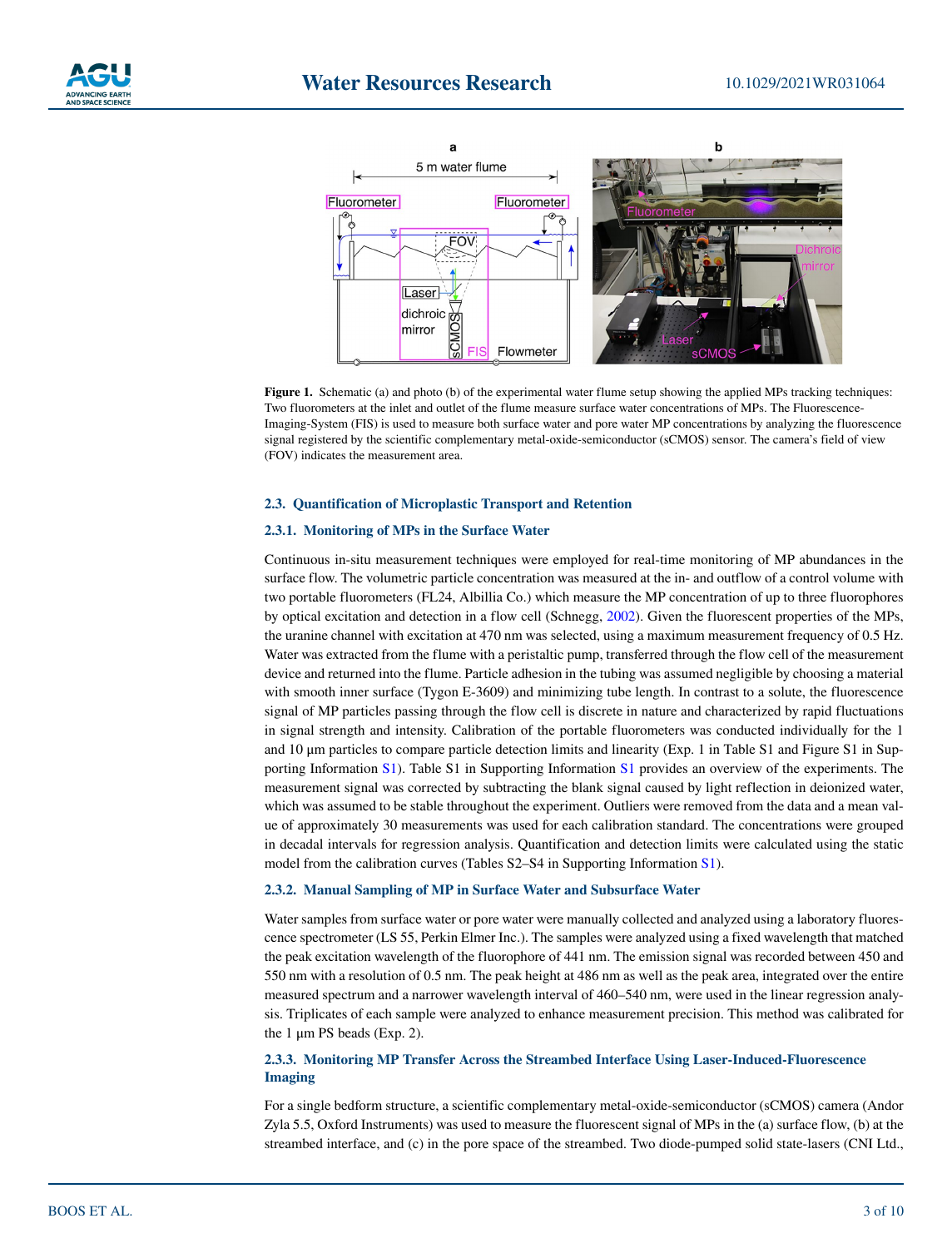$\lambda = 457$  nm) were used to excite the fluorescence dye in the MP. For full illumination of the camera sensor, the laser beam was expanded using a 2X Beam Expander (Laser 2000 GmbH). The optical path of the solid-state laser light was diverted perpendicularly to the flow, using a 45° dichroic mirror (Chroma Technology Corp) which significantly reduces the amount of excitation light from entering the detector. The fluorescence light was additionally filtered using a longpass filter (Edmund Optics Inc) mounted on the camera objective (f/0.95, 50 mm focal length) before detection by the imaging sensor (2160\*2560 pixel, 6.5 μm pixel length). This Fluorescence-Imaging-System (FIS) was mounted on an optical breadboard which was positioned on a height-adjustable table.

The calibration of the FIS for surface water and porewater was conducted on a 10 cm long, isolated section of the flume filled with (a) MP suspensions and (b) MP suspensions in the pore-space of the streambed sediments (Exp. 3 in Table S1 in Supporting Information S1). The calibration area was centered in the camera's field of view (FOV) to increase measurement sensibility. The dimensions of the calibrated region, the region of interest (ROI), were  $7 \times 6$  cm with a spatial resolution of 160  $\mu$ m/Pixel. As fluorescence intensity varied over the field of view, local linear regressions were carried out for squares of  $10 \times 10$  pixels, yielding individual calibration slopes *m*. To achieve a homogeneous distribution, *m* was additionally filtered with a 2d Gaussian filter ( $\sigma = 2$ ). The calibration slope represents the local sensitivity of the FIS, which primarily depends on laser illumination. To account for a potential variation in average light intensity between different calibrations, the slope distribution was normalized by its average value. In the pore-water, the fluorescence signal was heterogeneously distributed caused by a non-reproducible local positioning of grain edges and pore water. Noting a linear correlation for the ROI averaged values (Figure S4 in Supporting Information S1), the calibration slope was obtained by scaling the slope distribution in surface water with the ROI-averaged slope of the pore-water calibration.

An analysis of areas larger than  $7 \times 6$  cm required an additional calibration, which was conducted using a purpose-built glass tank of dimensions  $60 \times 30 \times 5$  cm positioned inside the flume (Exp. 4 in Table S1 in Supporting Information S1). The slope distribution in the water-filled tank was scaled by the average slope of the calibration inside the flume to obtain the final calibration relation. To ensure a reliable quantification, only areas were considered that possessed a correlation coefficient of  $R^2 > 0.90$ , which coincided with the highest illumination (Figure S3 in Supporting Information S1).

Before and after the experiments, reference measurements were carried out to compensate for a possible change in light illumination and to extract the position of sediment, water and air interfaces. Data acquired prior to MP input was used for background-subtraction. After binning squares of  $10 \times 10$  pixel, the image was gaussian filtered to achieve higher illumination homogeneity in the pore-water phase. We obtained a vertical profile of MPs in the surface and subsurface water by taking vertical slices at a fixed longitudinal position, averaging the pixel-wise calculated concentrations over a given length (1 cm). The calculations were performed using the image processing toolbox in MATLAB (The MathWorks Inc., [2019](#page-9-25)).

#### **2.3.4. System Sensitivity**

To assess the reproducibility of the analytical measurement techniques, four MPs pulse injection experiments were conducted using deionized water at mean velocity of 0.08 m s<sup>−1</sup> and without sediments (Exp. 5 in Table S1 in Supporting Information S1). A non-recirculating water flow was chosen to avoid masking the tail of the breakthrough curve by the arrival of recirculated water with higher MP concentrations. The instruments were calibrated prior to each experiment. The fluorometers were positioned at the in- and outflow of the flume (at 0 and 5 m respectively) and the FIS was focusing on an area of  $7 \times 6$  cm at 3 m along the flume. An obstacle of 10 cm height was positioned at the outflow to ensure that the camera FOV was entirely filled with water. 231 μg of MPs ( $∼ 4 \cdot 10^8$  particles) were injected instantaneously into the inlet of the flume, with concentrations of the suspension varying between 46 and 150 mg/L. The experiment finished when the concentration of MPs fell below the detection limit of all measurement devices (∼ 4 min). The mass recovery was estimated by temporally integrating MPs breakthrough curves  $Q \cdot \int c \, dt$ , assuming homogeneity in particle distribution over the cross-section of the flume.

#### **2.3.5. Application Example: Quantification of MPs Mobility and Retention**

As a proof of concept, we tested the analytical methods to quantitatively track and quantify the transport and retention behavior of MPs in the flume environment (Exp. 6 in Table S1 in Supporting Information S1). The flume was filled with a coarse sand to represent typical streambed deposits (mean diameter  $d_{50} = 1.0$  mm, hydraulic conductivity  $K = 3.4 \cdot 10^{-4}$  m/s, porosity  $n = 0.29$ ). A sequence of 17 consecutive ripple bedforms with a crest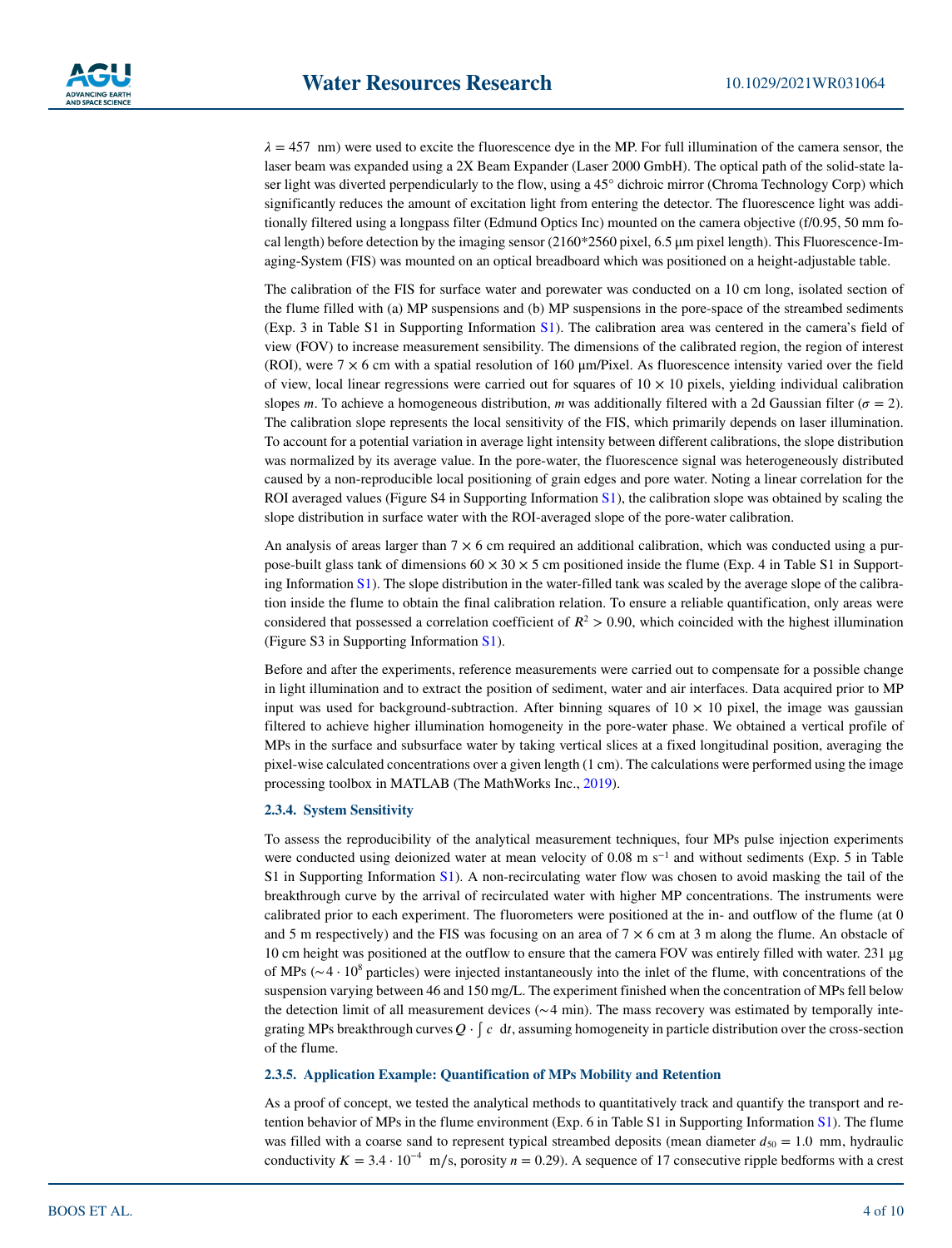length of 15 cm, trough length of 5 cm and amplitude of 3 cm were shaped inside the flume. This geometry was based on an analytical description (Haque & Mahmood, [1985](#page-9-26)) of bed forms commonly found in streams (Fox et al., [2014](#page-8-10)) with subcritical flow and low Froude numbers (Engelund & Fredsoe, [1982](#page-8-11)). Impermeable weirs were used to ensure bedform stability and define the control volume (height 15 cm, located at 80 and 500 cm distance from the flume inlet). Water was recirculated at  $0.17 \text{ m s}^{-1}$ .

The fluorometers were centered at the weir overflows, measuring at 0.5 Hz. The frame of the FIS was centered on the streambed-water interface of the twelfth bedform (between 3.65 and 3.85 m), to avoid disturbances in the flow field caused by the weirs. The camera aperture was set to its maximum (f/0.95) to enhance light throughput. Images were recorded using an exposure time of 1 s at a frame rate of 0.5 Hz. 26 mg MP of 1 μm diameter were injected as a pulse into the surface flow at the inlet of the flume and the temporal evolution of particle flow (breakthrough) (a) in the surface flow, (b) at the streambed interface and (c) in the streambed sediments was quantitatively monitored using the methods described above.

# **3. Results and Discussion**

#### **3.1. Calibration, Detection, and Quantification Limits**

For the two portable fluorometers, the calibration was linear in a range between 0.4 and 4,000 μg/L (lowest *R*<sup>2</sup> of 0.97, Exp.1, Figure S1a in Supporting Information S1). The detection limit was 0.6 μg/L and the quantification limit was 0.9 μg/L (Table S2 in Supporting Information S1). The fluorometers were less sensitive for the 10 μm particles (detection limit  $\approx$  50 μg/L) which was attributed to a decrease in particle abundance and surface area in the measurement cell (Text S4 in Supporting Information S1). However, the correlation was still linear with the lowest  $R^2$  being 0.76. Results from the offline fluorescence spectroscopy (Perkin Elmer, Exp. 2, Figure S1b in Supporting Information S1) using the wavelength interval between 460 and 540 nm yielded high coefficients of determination (all  $R^2 > 0.93$ ) and the lowest deviations in triplicate analysis. The detection and quantification limits were comparable to the in-situ fluorometers at 0.5 and 0.8 μg/L, respectively (Table S3 in Supporting Information S1).

For the FIS (Exp. 3), the analysis of a  $7 \times 6$  cm isolated flume section yielded a linear correlation with a mean  $R^2 > 0.99$ , detection limit of 3.1 μg/L and a quantification limit of 4.7 μg/L (Figure S2 and Table S4 in Supporting Information S1). Small differences in regressions slope were observed in the triplicated calibration, although the position of the FIS was not intentionally changed. The distribution of regression slopes and regression coefficients of the calibration of the FIS for a larger FOV as needed for the infiltration experiment is shown in Figure S3 in Supporting Information S1 (Exp. 4 in Table S1 in Supporting Information S1).

All measurement techniques were characterized by linear relations with high  $R<sup>2</sup>$  values, thus providing reliable data for the quantitative evaluation of MPs concentrations. The methods are comparably sensitive as their detection limits are low  $\langle 3 \mu g/L \rangle$  for the 1  $\mu$ m beads), which reduces the quantity of MPs needed for an individual experiment. These findings agree with previously published data on detection limits for a fluorescence spectrometer using the same 1 μm beads (Goeppert & Hoetzl, [2010\)](#page-8-12).

#### **3.2. Recovery Rate of Pulse Injection Experiments**

The MP recovery rates of the Fluorometers and the FIS, acquired in three experiments with linear flow, varied between 80% and 90% (Exp. 5, Figure [2\)](#page-5-0). For the Fluorometers, the MP loss is most likely due to non-uniform MP concentrations in the flume, as in pilot tests particle concentration varied somewhat in vertical and lateral sampling locations. The deviance in FIS data might be caused by the focus being on the inner flume interface: Since the velocity distribution is affected by the no-slip boundary condition located at the water-glass interface, less MP is transported near the boundary, meaning that the lateral integration of the FIS underestimates particle abundance. In addition, experiments with higher flow velocity caused by removing the outflow obstacle displayed a higher recovery rate (>95%). Missing MPs can also be attributed to the adhesion of particles to the glass sides and the bottom of the flume.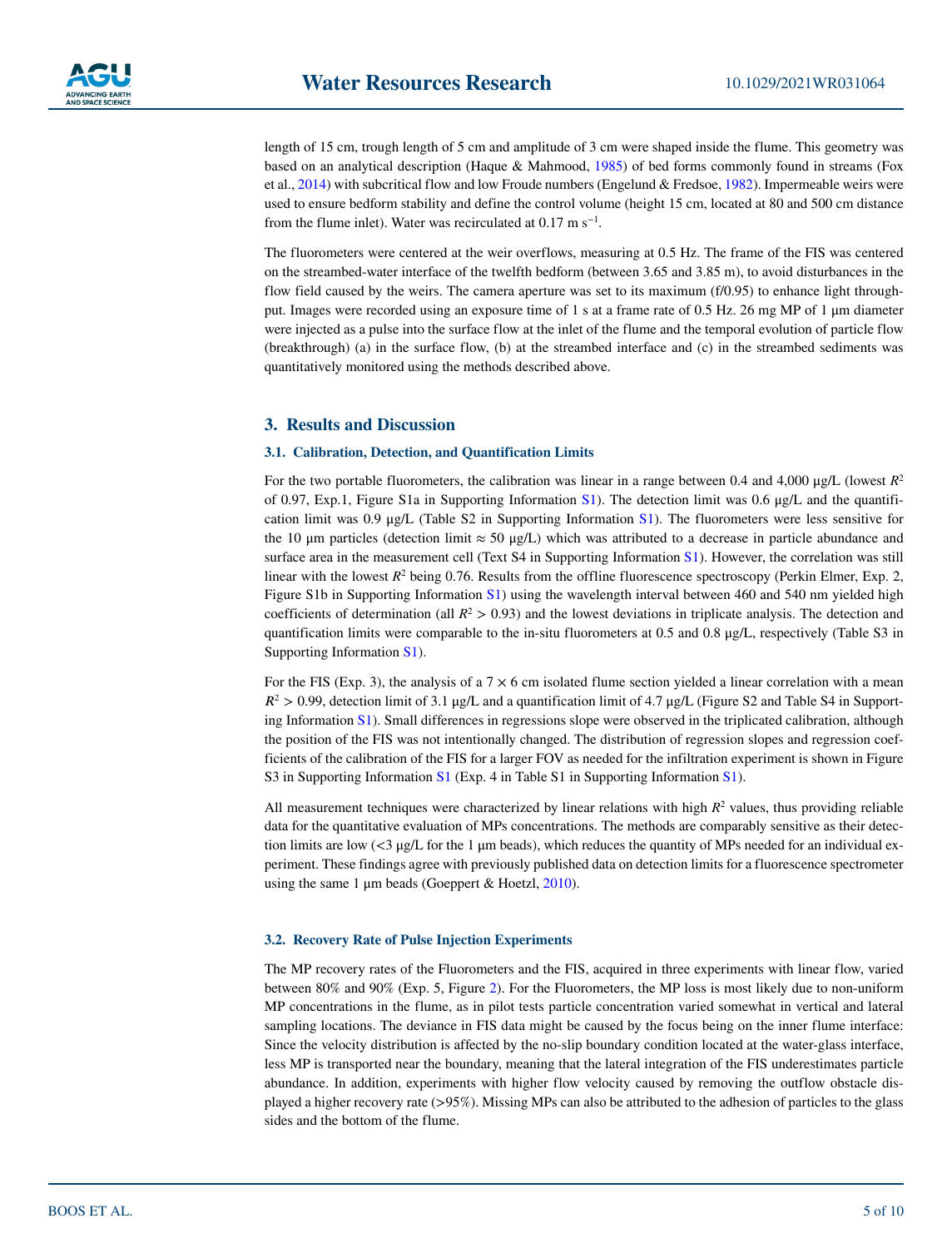



<span id="page-5-0"></span>**Figure 2.** Breakthrough curves of a MP pulse in the flume, with non-recirculating flow and without sediment (Exp. 5). Fluorometer are positioned at in- and outflow (0 and 5 m), the FIS at 3 m. (a) Breakthrough curves for run 1, data is interpolated with splines. (b) Results of the relation of recovered to total MP mass in four experiment runs.

#### **3.3. Quantification of MP Mobility and Retention**

In- and outflow MP concentrations of the breakthrough experiment (Exp. 6) are shown in Figure [3a.](#page-6-0) The time lag between the fluorometers was 22 s, yielding an advective transport velocity of 0.19 m s−1. This agrees with a mean transport velocity of  $0.17 \text{ m s}^{-1}$ , calculated from the discharge (0.69 L s<sup>−1</sup>) and the average water depths at bedform crest (26 mm) and trough (40 mm). Comparing the fluorometers, MP peak arrival was delayed by 26 s, indicating minor dispersion effects on peak transport velocity. For the outflow fluorometer the peak concentration was 33% lower (1,740 μg/L vs. 1,170 μg/L), and peak width, measured as full width at half maximum, was 67% higher than at the flume inlet (15 and 25 s). This shows that the breakthrough at the upper fluorometer was mainly influenced by advection, whereas the second measurement site was influenced by advection, dispersion, and probably retention.

The MPs concentration increased again after 99 s at the inflow and 137 s at the outflow due to water recirculation through the flume reservoir. The minimum MPs concentration was 0.1%, respectively 2.3% of peak concentration. An analysis for the recovery during the first pulse of MP yielded 72% for the inflow, and 92% for the outflow fluorometer. The low recovery was most likely caused by a heterogeneous distribution of MPs in the flow closer to the inlet. Details of the tail of the breakthrough curve cannot be evaluated since concentrations were masked by the arrival of MPs-laden recirculated water. After the initial breakthrough, monitoring with Fluorometers yielded similar concentrations of MPs at the in- and outflow of the flume. MPs concentration in the surface water decreased throughout the experiment, beginning at 118 μg/L, and ending at 103 μg/L after five hours (Figure [3a](#page-6-0)).

For the same experiment, the fluorescence-imaging-system was used to quantify the MPs concentrations in the surface flow above the bedform, at the streambed interface and in the streambed sediments. Depth specific breakthrough curves, averaged over 1 cm depth, are shown in Figure [3b.](#page-6-0) The datasets show a synchronous peak, independent of sediment depth, at the time of arrival of MP in the surface water (45 s after injection). This effect was physically implausible, given the lower hyporheic flow velocities in the porous medium, which additionally decrease with sediment depth. The effect was attributed to charge spillage (sensor blooming) caused by the oversaturation of individual pixels. The secondary peaks in the subsurface datasets indicated the migration of the MPs plume through the streambed sediments. A non-linear relation between sediment depth and peak arrival time as well as peak concentration could be noticed. Between 1 and 7 cm sediment depth, breakthrough peak time increases from 89 to 251 s, while peak concentration dropped from 630 to 180 μg/L. MPs infiltration was observed to a depth twice the bedform amplitude. After the initial breakthrough, the concentration in the individual sediment depths showed only little variation in time. The FIS data in the surface water showed a declining surface water concentration, starting at 125 μg/L and ending after four hours at 105 μg/L. The values of the FIS data set were similar to the Fluorometer surface water measurements. Figure [3c](#page-6-0) provides a timeseries of MPs infiltration and a video is available in the supplementary materials.

The application of an injection of MP into the surface water of the flume showed that our experimental setup can be used to investigate transport, exchange and retention of pore-scale MPs in the surface water as well as in the streambed sediments. MP transport in the surface water shows patterns of advection and longitudinal dispersion,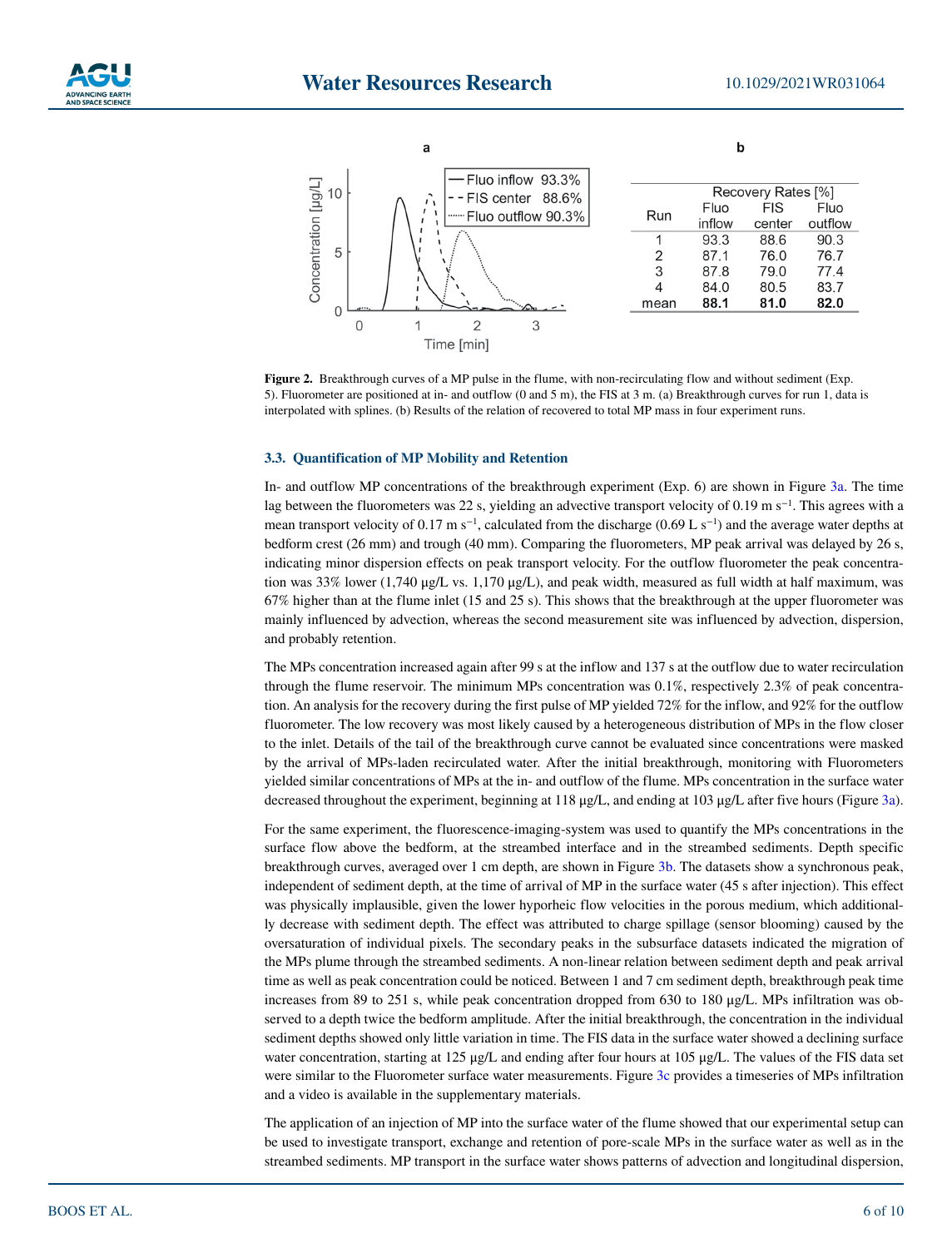

<span id="page-6-0"></span>**Figure 3.** Microplastics (MPs) transport during infiltration experiment (Exp. 6). (a) Concentration in surface water flow at flume inflow and outflow, monitored with Fluorometers. The inset plot shows an exponential trendline. (b) Vertical profile of MPs breakthrough at the ripple crest, slice depth was 1 cm, numeration shows elevation above sediment-water-interface. Peak concentration in the surface is cut off due to over-saturation. Concentration increases after ∼2 min due to recirculation. (c) Time series of MPs infiltration, captured with the FIS (air-water-interface in cyan, water-sediment-interface in green, surface flow from right to left). The camera frame is oversaturated at the arrival of MPs in surface water (at 40 s). Particle infiltration depth reaches twice the bedform amplitude. Particles reenter the surface water flow at the downstream face, preferentially in vicinity to the bedform crest.

leading to a less pronounced but lengthier breakthrough in the flume outlet, as has been already noted in previous experiments (Cook et al., [2020\)](#page-8-13). With the FIS system, for the first time, we were able to directly track the advective transfer of MP particles across the streambed interface and flow through the HZ.

Peak concentrations were higher in shallow areas of the sediments. MPs concentrations in the surface water during the peak of the first breakthrough as observed by the FIS, focusing on the center of the control volume, were lower than at the outflow fluorometer. This was probably caused by the oversaturation observed in the FIS. After the first breakthrough, the datasets yielded comparable surface water concentrations (Figure [3a,](#page-6-0) inset). However, while demonstrating MP infiltration into the streambed sediments, the current data set gives no clear indication on whether particles in the hyporheic zone are immobilized after the first breakthrough or are transported conservatively with the advective flow. Additionally, the surface water concentration continuously decreased during the timescale of the experiment (5 hr). Although this was partially attributed to deposition in the flume apparatus, it is also likely to indicate retention in the streambed sediments. Further, detailed experiments combining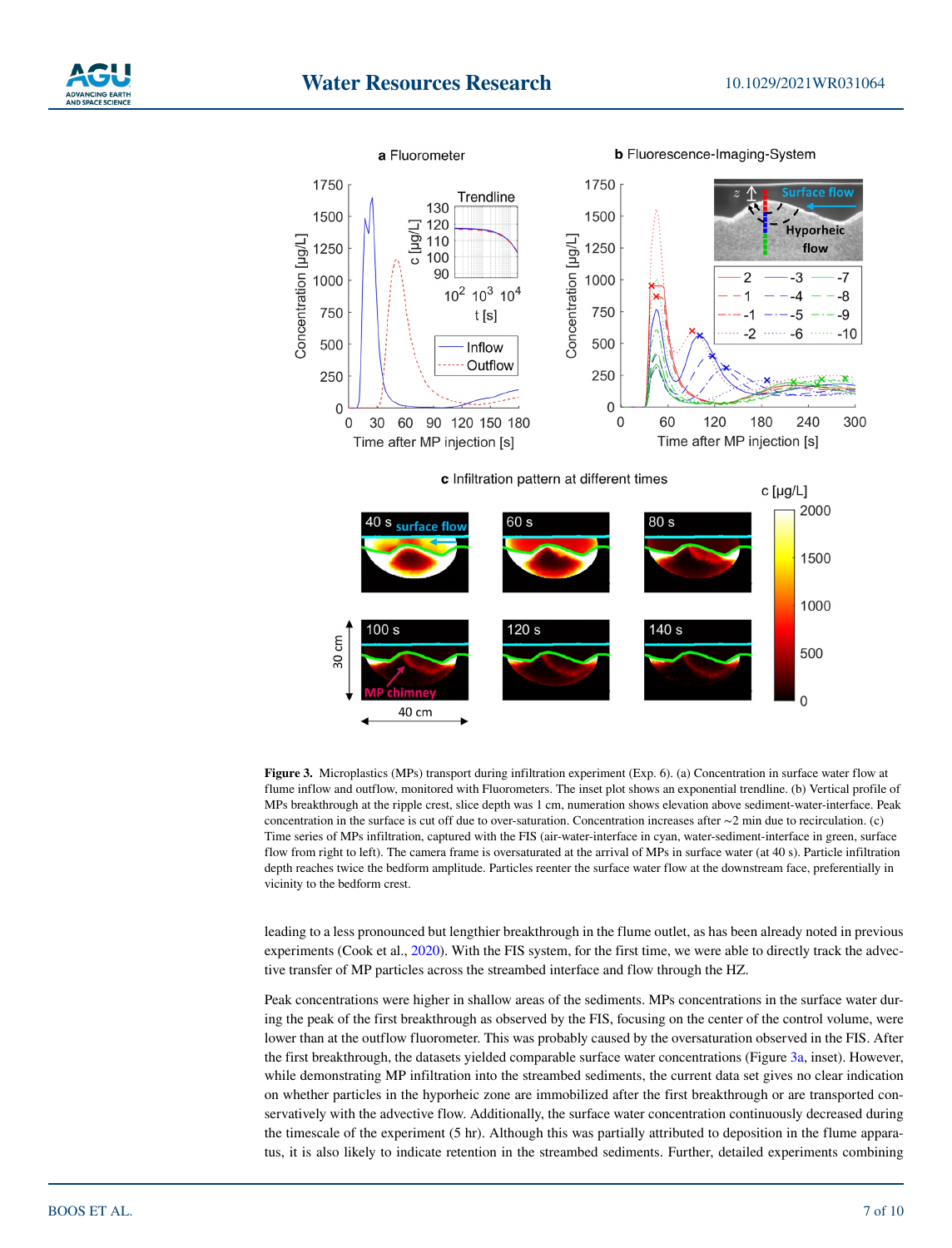

particles, sediment and hydrodynamical characterization are needed to achieve generalizable information on MPs transport and retention.

#### **3.4. Opportunities and Limitations**

Using the analytical methods introduced in this work, we can quantitatively study the transport of fluorescent MPs in both surface water and hyporheic sediments in an experimental flume. Mass fluxes for MPs in and out of the control volume were measured using portable fluorometers. For a single bedform, the FIS was successfully used to quantify the migration and re-distribution of MPs (a) in the surface flow, (b) at the streambed interface and (c) in the streambed sediments. By applying the FIS, for the first time the advective transfer of pore-scale MPs from the surface flow into the streambed could be directly observed. This experimental setup can be used to achieve an improved quantitative understanding of the basic mechanisms governing MPs transport and retention in riverine environments. The setup can be used for a large variety of potential application scenarios, such as experiments (a) to investigate how sedimentation and erosion cycles in fluvial systems control MPs abundances in stream flow and streambed sediments, (b) to quantitatively understand retention mechanisms in streambed sediments by using different porous media (e.g., sand, clay, iron-oxides) and non-uniform geochemical conditions (pH, ionic strength), (c) to understand dynamics of re-suspension of MPs during high-flow events which are reported as hot moments of MPs contamination in rivers and streams (Hurley et al., [2018](#page-9-27)) and (d) to investigate how interactions with biota (uptake and excretion or biofilm formation) is affecting hydrodynamic properties of MPs in rivers and streams.

The methods facilitate an analysis of rapidly changing MPs concentrations, with a maximum sampling frequency of 0.5 Hz using the Fluorometers and 8 Hz using the Fluorescence-Imaging-System. Surface water concentrations of both techniques matched after the initial breakthrough. Due to particle adhesion and mixing in the tubing, the flow to the Fluorometers represents a potential source of error. A significant advantage of the FIS is its non-invasive nature, avoiding disturbances of the hydrodynamic conditions in the flume. However, optical access to a longitudinal flow section is required and therefore, the method is only suitable for a flume with a transparent glass or plexiglass window. In addition, the FIS visualizes subsurface flow only at the sediment-glass interface where the surface flow is influenced by the glass boundary and the subsurface flow by a locally higher porosity (Roozbahani et al., [2014](#page-9-28)), possibly leading to preferential flow paths. This effect is important for MPs larger than the average pore size of the sediment but was likely to be negligible in our experiment. Indeed, the identified subsurface flow pattern, infiltration at the troughs and exfiltration at the crests, was similar to direct measurements of dissolved tracers in hyporheic sediments (Precht & Huettel, [2004\)](#page-9-29).

The methods can only be applied in combination with fluorescent MPs, which enable a clear separation of MPs from other, non-fluorescent suspended particles. While requiring the additional step of fluorescent staining, cross-contamination with ambient MP and other natural particles is negligible. The measurement also requires stability of the fluorescent signal over time, otherwise decreasing signal strength may be interpreted as lower particle abundances. This can be problematic since fluorescent tracers are known to leach and to degrade after light exposure (Gombert et al., [2017\)](#page-8-14). Therefore, reference measurements with MPs samples stored in the same laboratory should be performed alongside long-term experiments. Quantification with fluorometers worked best for small, pore scale MPs  $(1 \mu m)$ , since particle distribution in the flow and in the measurement cell is more homogeneous. With increasing particle size (10 μm), the signal intensity fluctuated which is possibly caused by the irregular passing of particles in the flow cell. Larger and denser particles may restrict the usability of a fluorescence spectrometer if they settle in the cuvette during measurement.

Additionally, we note that by measuring particle concentration in the flume, we track the movement of particle clouds rather than individual particles. For example, 1 μm particles cannot be resolved individually with a pixel size of 6.5 μm. At the detection limit of the fluorometers, a mass concentration of 0.5 μg/L corresponds to abundances of  $\approx 10^6$  particles/L. Data on environmentally relevant concentrations of pore-scale MPs are not known due to analytical detection limits, but studies indicate an increasing abundance of smaller particles (Frei et al., [2019](#page-8-6); Poulain et al., [2019](#page-9-30)). Since particle-particle interaction was avoided by tenside coating and an impact of the particles on the hydrodynamics can be neglected due to the small volumetric concentration, the transport mechanisms as observed at the laboratory scale should be transferable to real fluvial systems.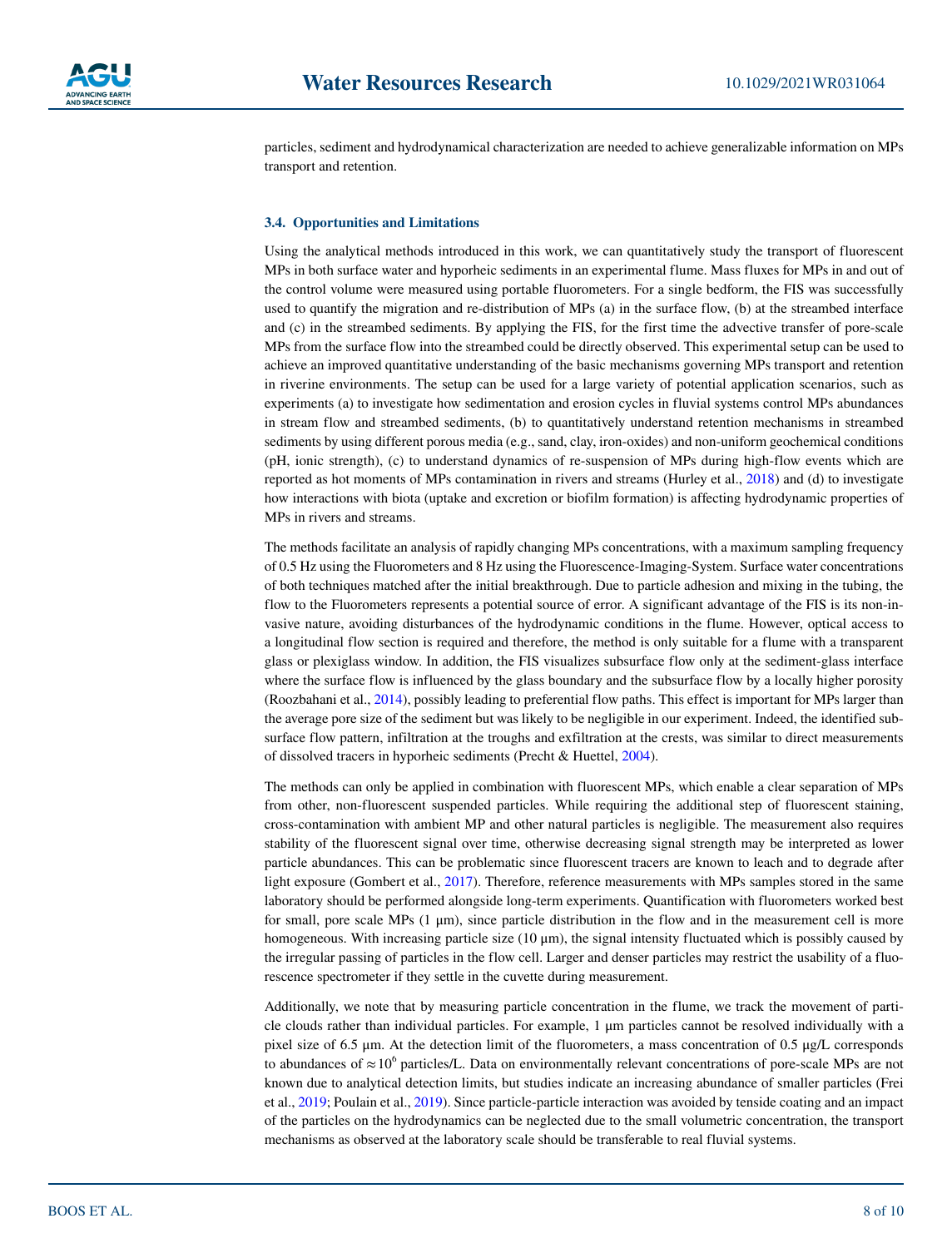### **4. Conclusion**

To our knowledge, the methods presented here are the first published that are able to quantitatively measure MPs transport and retention in a fluvial model environment by simultaneously tracking particle migration in surface flow and in streambed sediments. Using optical techniques, infiltration of MPs into the hyporheic zone was directly visualized and spatiotemporally resolved, which is necessary to gain insights into the mechanisms controlling MP mobility in rivers and streams. The presented method can be used for a combination of porescale MPs particles, sediments and bedform structures. This allows for an investigation of various scenarios of MPs transport in fluvial systems, which likely depends on relative particle size, shape, and polymer. Further experiments are necessary to clarify whether infiltrating particles are immobilized permanently in the riverbed sediment, or rather constantly migrate in a dynamic equilibrium. In the future, it will be possible to analyze how small-scale topographical features such as bedforms as well as moving bedforms influence the advective transfer, sedimentation and remobilization of MPs in fluvial systems.

We hope that our experimental setup will help other researchers to implement their own experimental system to investigate the fate of MPs in fluvial ecosystems. Although the presented methods are only partially suitable for application in real stream environments (application of portable fluorometers), we strongly believe that they are very useful to better understand and investigate the fundamental transport and retention mechanisms of MPs in rivers and streams.

# **Conflict of Interest**

The authors declare no conflicts of interest relevant to this study.

#### **Data Availability Statement**

The data sets used and analyzed during the current study, as well as the developed MATLAB scripts are published in Zenodo (Boos et al., [2021\)](#page-8-15):<https://doi.org/10.5281/zenodo.5706440>.

# **References**

<span id="page-8-1"></span>Andrady, A. L. (2011). Microplastics in the marine environment. *Marine Pollution Bulletin*, *62*(8), 1596–1605. [https://doi.org/10.1016/j.](https://doi.org/10.1016/j.marpolbul.2011.05.030) [marpolbul.2011.05.030](https://doi.org/10.1016/j.marpolbul.2011.05.030)

<span id="page-8-4"></span>Baldwin, A. K., Corsi, S. R., & Mason, S. A. (2016). Plastic Debris in 29 Great Lakes Tributaries: Relations to watershed attributes and hydrology. *Environmental Science & Technology*, *50*(19), 10377–10385.<https://doi.org/10.1021/acs.est.6b02917>

<span id="page-8-15"></span>Boos, J.-P., Gilfedder, B. S., & Frei, S. (2021). Data and code for the publication "Tracking microplastics across the streambed interface: Using laser-induced-fluorescence to quantitatively analyze microplastic transport in an experimental flume".<https://doi.org/10.5281/zenodo.5706440> Carbery, M., O'Connor, W., & Palanisami, T. (2018). Trophic transfer of microplastics and mixed contaminants in the marine food web and im-

<span id="page-8-13"></span><span id="page-8-2"></span>plications for human health. *Environment International*, *115*, 400–409.<https://doi.org/10.1016/j.envint.2018.03.007> Cook, S., Chan, H.-L., Abolfathi, S., Bending, G. D., Schäfer, H., & Pearson, J. M. (2020). Longitudinal dispersion of microplastics in aquatic

flows using fluorometric techniques. *Water Research*, *170*, 115337. <https://doi.org/10.1016/j.watres.2019.115337>

- <span id="page-8-8"></span>Drummond, J. D., Nel, H. A., Packman, A. I., & Krause, S. (2020). Significance of hyporheic exchange for predicting microplastic fate in rivers. *Environmental Science and Technology Letters*, *7*(10), 727–732.<https://doi.org/10.1021/acs.estlett.0c00595>
- <span id="page-8-7"></span>Elliott, A. H., & Brooks, N. H. (1997). Transfer of nonsorbing solutes to a streambed with bed forms. *Laboratory experiments*, *33*(1), 137–151. <https://doi.org/10.1029/96WR02783>
- <span id="page-8-11"></span>Engelund, F., & Fredsoe, J. (1982). Sediment ripples and dunes. *Annual Review of Fluid Mechanics*, *14*(1), 13–37. [https://doi.org/10.1146/](https://doi.org/10.1146/annurev.fl.14.010182.000305) [annurev.fl.14.010182.000305](https://doi.org/10.1146/annurev.fl.14.010182.000305)
- <span id="page-8-10"></span>Fox, A., Boano, F., & Arnon, S. (2014). Impact of losing and gaining streamflow conditions on hyporheic exchange fluxes induced by duneshaped bed forms. *Water Resources Research*, *50*(3), 1895–1907.<https://doi.org/10.1002/2013WR014668>
- <span id="page-8-3"></span>Free, C. M., Jensen, O. P., Mason, S. A., Eriksen, M., Williamson, N. J., & Boldgiv, B. (2014). High-levels of microplastic pollution in a large, remote, mountain lake. *Marine Pollution Bulletin*, *85*(1), 156–163.<https://doi.org/10.1016/j.marpolbul.2014.06.001>
- <span id="page-8-6"></span>Frei, S., Piehl, S., Gilfedder, B. S., Löder, M. G. J., Krutzke, J., Wilhelm, L., & Laforsch, C. (2019). Occurence of microplastics in the hyporheic zone of rivers. *Scientific Reports*, *9*(1), 15256.<https://doi.org/10.1038/s41598-019-51741-5>

<span id="page-8-0"></span>Frias, J. P. G. L., & Nash, R. (2019). Microplastics: Finding a consensus on the definition. *Marine Pollution Bulletin*, *138*, 145–147. [https://doi.](https://doi.org/10.1016/j.marpolbul.2018.11.022) [org/10.1016/j.marpolbul.2018.11.022](https://doi.org/10.1016/j.marpolbul.2018.11.022)

- <span id="page-8-9"></span>Goeppert, N., & Goldscheider, N. (2021). Experimental field evidence for transport of microplastic tracers over large distances in an alluvial aquifer. *Journal of Hazardous Materials*, *408*, 124844. <https://doi.org/10.1016/j.jhazmat.2020.124844>
- <span id="page-8-12"></span>Goeppert, N., & Hoetzl, H. (2010). Precise method for continuous measurement of fluorescent microspheres during flow. *Hydrogeology Journal*, *18*(2), 317–324. <https://doi.org/10.1007/s10040-009-0517-0>
- <span id="page-8-14"></span>Gombert, P., Biaudet, H., Sèze, R. de, Pandard, P., & Carré, J. (2017). Toxicity of fluorescent tracers and their degradation byproducts. *International Journal of Speleology*, *46*(1), 23–31. <https://doi.org/10.5038/1827-806X.46.1.1995>
- <span id="page-8-5"></span>Haberstroh, C. J., Arias, M. E., Yin, Z., & Wang, M. C. (2020). Effects of hydrodynamics on the cross-sectional distribution and transport of plastic in an urban coastal river. *Water Environment Research*, *93*(2), 186–200. <https://doi.org/10.1002/wer.1386>

#### **Acknowledgments**

This study was funded by the Deutsche Forschungsgemeinschaft (DFG, German Research Foundation) – Project Number 391977956 – SFB 1357. The authors would like to thank the two reviewers for their valuable suggestions to improve the manuscript.